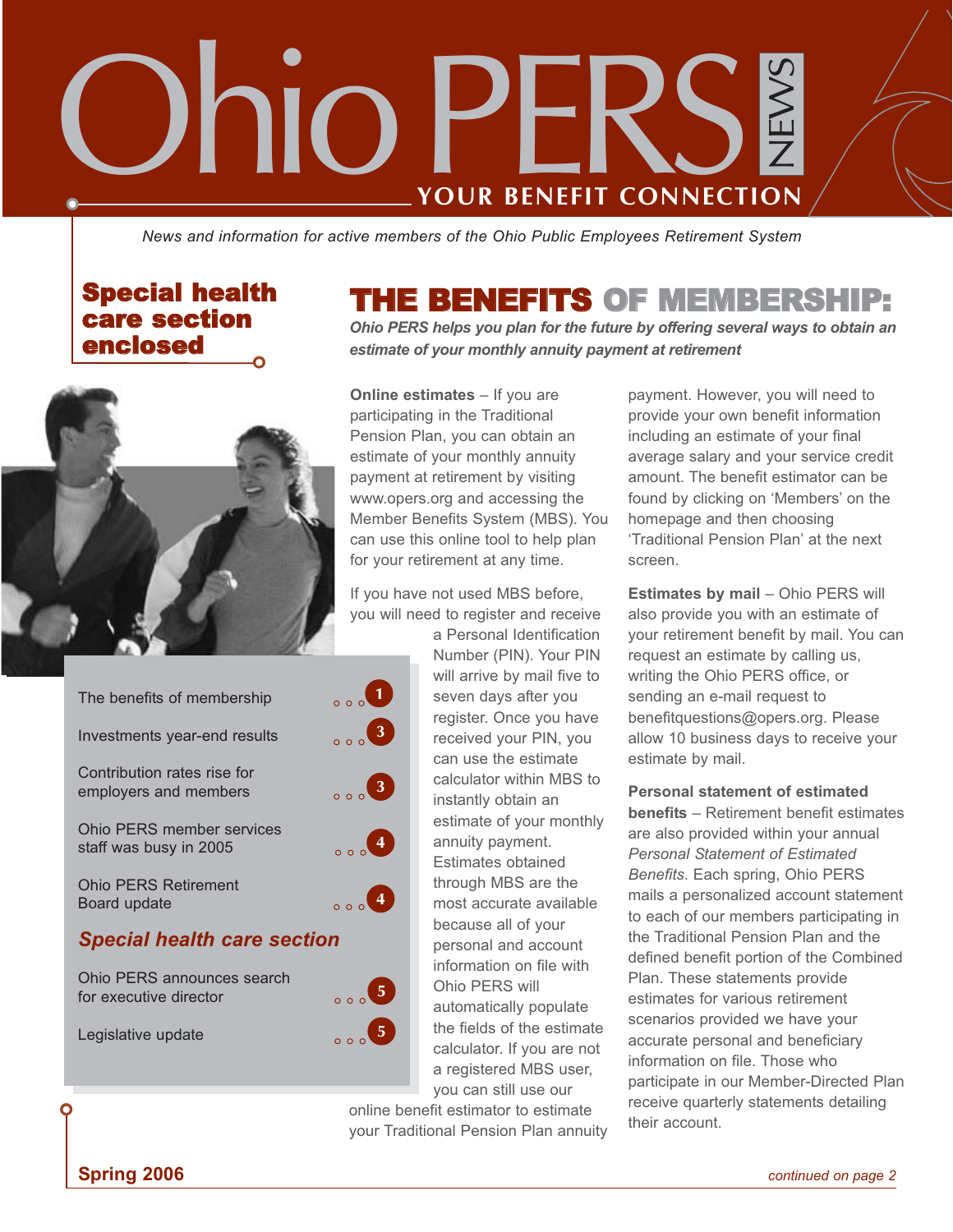

*Ohio PERS NEWS* – *Your Benefit Connection* is a quarterly newsletter designed to provide news and information to more than 330,000 active members of the Ohio Public Employees Retirement System. An active member is anyone currently contributing toward an Ohio PERS retirement benefit. This publication allows us to communicate vital information concerning retirement benefits and health care coverage to our active members and also educate them on the services we provide. *Ohio PERS NEWS* replaces our previous member newsletter, *OPERtunities*.

#### CONTACT INFORMATION:

www.opers.org 1-800-222-7377

*This newsletter is written in plain language for use by members of the Ohio Public Employees Retirement System. It is not intended as a substitute for the federal or state law, namely the Ohio Revised Code, the Ohio Administrative Code, or the Internal Revenue Code, nor will its interpretation prevail should a conflict arise between it and the Ohio Revised Code, Ohio Administrative Code, or Internal Revenue Code. Rules governing the retirement system are subject to change periodically either by statute of the Ohio General Assembly, regulation of the Ohio Public Employees Retirement Board, or regulation of the Internal Revenue Code. If you have questions about this material, please contact our office or seek legal advice from your attorney.*

Q

#### The benefits of membership *(continued from page 1)*

#### Once you have chosen a retirement date

**Retirement Readiness seminar** – When you are 18 months to a year away from your anticipated retirement date, please plan to attend a Retirement Readiness seminar. These seminars are available throughout Ohio and they cover Ohio PERS benefits, payment plans, service credit, required paperwork, and health care coverage enrollment. You will receive a personalized benefit estimate when attending this seminar. Registration is required and the most current dates and locations can be found at www.opers.org. Please use the online registration feature or call us to register.

**Retirement counseling session** – Once you have decided on a retirement date, you can also receive a personalized benefit estimate and one-on-one counseling by scheduling an appointment with one of our retirement counselors. This appointment can be held at the Ohio PERS office in Columbus, at a remote location (dates and cities are listed on page 7 and on the Ohio PERS Web site), or even by phone. Please call us at 1-800-222-7377 to schedule a counseling session. We prefer that you schedule your inoffice or phone counseling appointment at least 10 days in advance. Walk-ins are also welcome at the Ohio PERS office.

Once you receive an estimate, either online, by mail, at a seminar, or during a counseling session, please be sure and review your personal and beneficiary information as well as your salary and service credit amounts. If you have any questions or concerns, contact Ohio PERS. Remember, this is just an estimate based on information available at the time of request. Your actual benefit amount cannot be determined until you retire and we receive final paperwork from your employer. Members in the Traditional Pension or Combined Plans can reach us at 1-800-222-7377. Members covered under the Member-Directed or Combined Plan may call the Ohio PERS Help Line at 1-866-PERS-4-U (1-866-673-7748).

Ohio PERS recommends that you complete and submit your retirement application and all other necessary forms and documentation approximately 60 days prior to your effective date of retirement. You can receive a packet containing all of the necessary forms and detailed instructions by attending a Retirement Readiness seminar, scheduling a counseling session, or by calling 1-800-222-7377.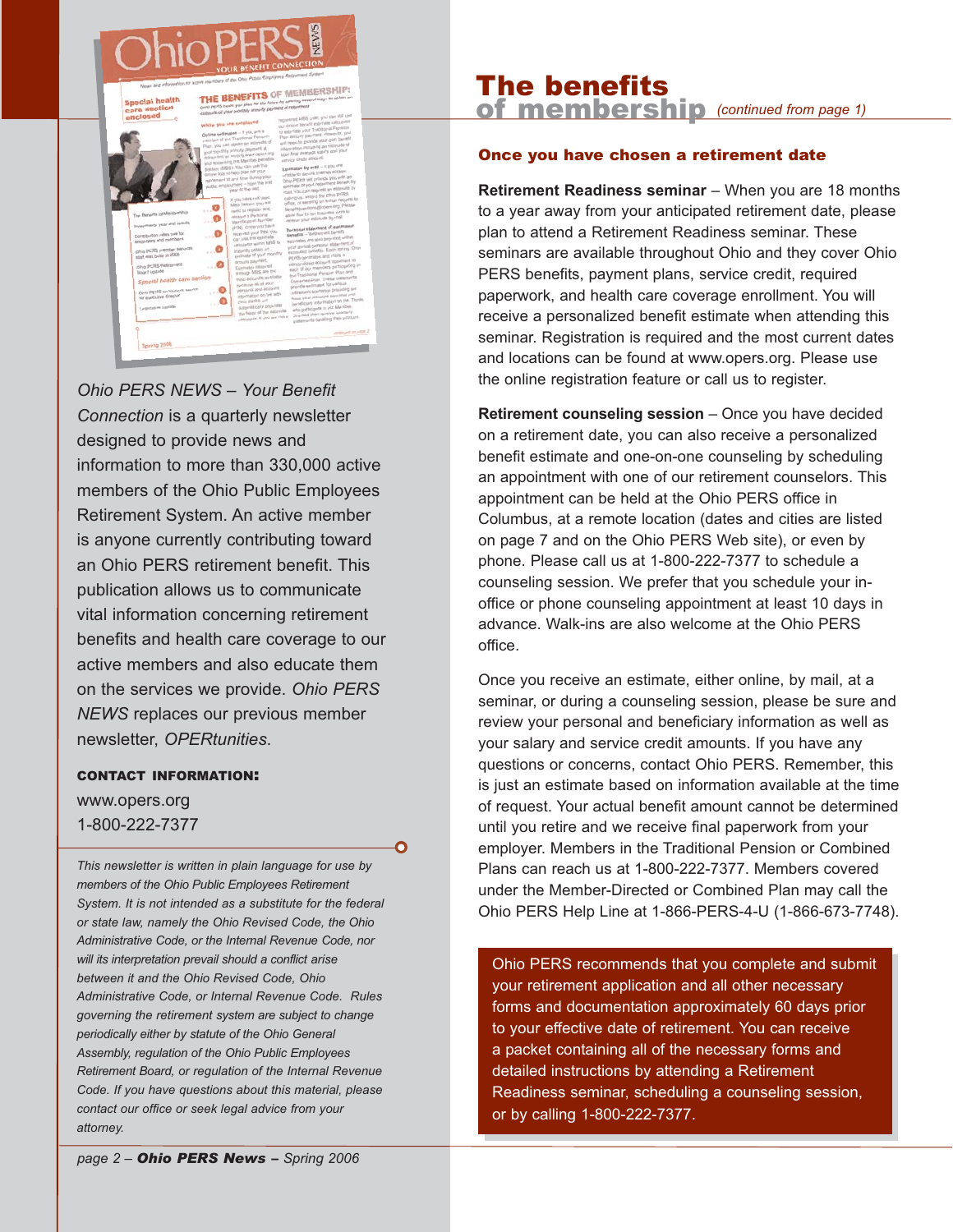# investments YEAR END RESULTS

Ohio PERS is pleased to announce that we ended 2005 with total assets of approximately \$69 billion, an increase of approximately \$4.5 billion over 2004 results of \$64.5 billion. Overall, we achieved a 9.03 percent return on investments during 2005, surpassing our target actuarial rate of 8 percent.

Jennifer C. Hom, director of investments, said that all asset classes beat their benchmarks, thereby improving the financial status of Ohio PERS' pension and health care programs. "Our disciplined, long-term investment orientation continues to work well for the Ohio PERS fund and our members," Hom said.

#### **YEAR END RESULTS IN BILLIONS**



"Though the Dow finished relatively flat and other indexes showed modest improvement, we were able to produce a respectable return that beat benchmarks and contributed \$4.5 billion to the overall fund. All asset classes showed robust gains, especially our internally managed fixed income and private equity portfolios."

2005 marks the third consecutive year that the fund has had positive returns. The Ohio PERS fund earned a return of 25.3 percent in 2003 and 12.5 percent in 2004.

Approximately 63 percent of our investments are managed internally through a staff of 51 investment professionals with the balance managed by external money managers in Ohio and throughout the world. The fund has one of the best solvency rates in the country with 88 cents of every \$1 owed in benefits covered. Ohio PERS distributes \$3.7 billion annually in pension benefits and health care coverage to almost 152,000 retirees.

Industry reports list Ohio PERS as the largest state pension fund in Ohio and the 10th largest state pension system in the U.S.

# Contribution rates rise for employers and members

Beginning with the first pay in January 2006, both Ohio PERS employers and members saw an increase in their contribution rates. These increases are the first step towards improving the solvency of Ohio PERS' health care fund.

We have received a number of questions from members regarding these contribution rate increases. One of the most common inquiries is regarding the discrepancy between the rate increases for employers and members. Member contribution rates will rise from 8.5 percent to 10 percent (an increase of 1.5 percent) over three years. Employer contribution rates will rise from 13.31 percent or 13.55 percent to 14 percent (an increase of .45 or .69 percent) during this same period.

At the end of the three-year period both members and employers will be contributing the maximum amount currently allowed by law. At first glance it would appear that employers are not subject to as large an

increase as members. This is simply because employers are currently contributing at a rate closer to their statutory maximum than are members. The current member contribution rates allow for more growth before reaching their maximum.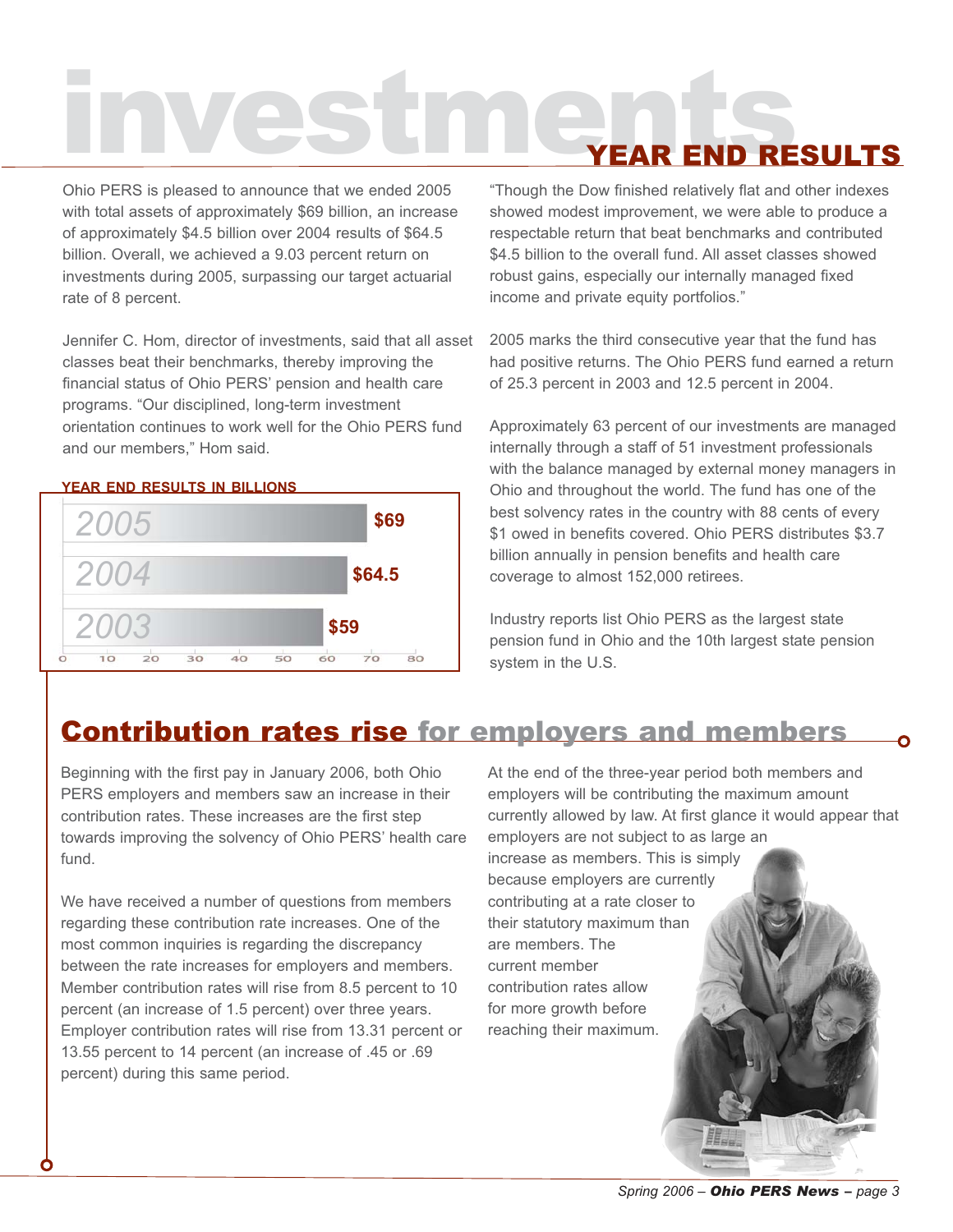# Ohio PERS member services staff was busy in 2005

Ohio PERS recently compiled and announced our member services statistics for 2005. The proof is in the numbers — once again we have honored our commitment to providing high-quality service.

#### 2005 member services review

- $\bullet$ Ohio PERS member services staff answered 480,579 phone calls.
- The average call was answered in 20 seconds, a big improvement over 79 seconds in 2004. O
- O Only 1.28 percent of callers hung up before their call was answered, decreasing from 5.9 percent in 2004.
- $\bullet$ The total number of active and retired members attending an educational seminar was 5,937.
- Member services staff conducted a total of 19,883 counseling sessions at our office in Columbus. O
- **O** 2,539 counseling sessions were conducted at remote or employer sites and 643 sessions were conducted over the phone.
- O Our member services staff conducted 165 group presentations at employer sites and 7,356 members attended.

# Ohio PERS Retirement Board update

The following newly elected members were sworn in at the Board's January meeting. They will serve four-year terms beginning this year.

**Cinthia Sledz**, representative for miscellaneous employees since 2002, was re-elected to a second term. Sledz is employed as a librarian with the Cuyahoga County Public Library. She has been a member of Ohio PERS



for approximately 17 years and is a member of SEIU District 1199.

**Helen Youngblood** was sworn in as the county employee representative. Youngblood is a case manager for Mahoning County Department of Job and Family Services and has been a member of Ohio PERS for 23 years. She has been the president of AFSCME Local 2001 since 1982. She is also a trustee of the AFSCME Ohio Council 8 Executive Board, with responsibility for the union's audits and financial accountability.

**John W. Maurer** was sworn in as a retired member representative to the Board. He previously served in an elected position on the Board from 1991 through 1994. Maurer is a retired administrative law judge. He is a certified

> employee benefit specialist and has extensive experience and advanced training in investing and health care planning for public pension systems.

The following are changes affecting the statutory and appointed members of the Board.

Carol Nolan Drake

The director of the Ohio Department of Administrative Services is a statutory member of the Ohio PERS Retirement Board. Scott Johnson recently retired from his position as Director. His successor, **Carol Nolan**

**Drake**, has been named to the Ohio PERS Board.

**Zuheir Sofia**, Board investment expert appointed by the General Assembly, resigned his position at the end of 2005. We will announce his replacement when we are advised of the General Assembly's choice.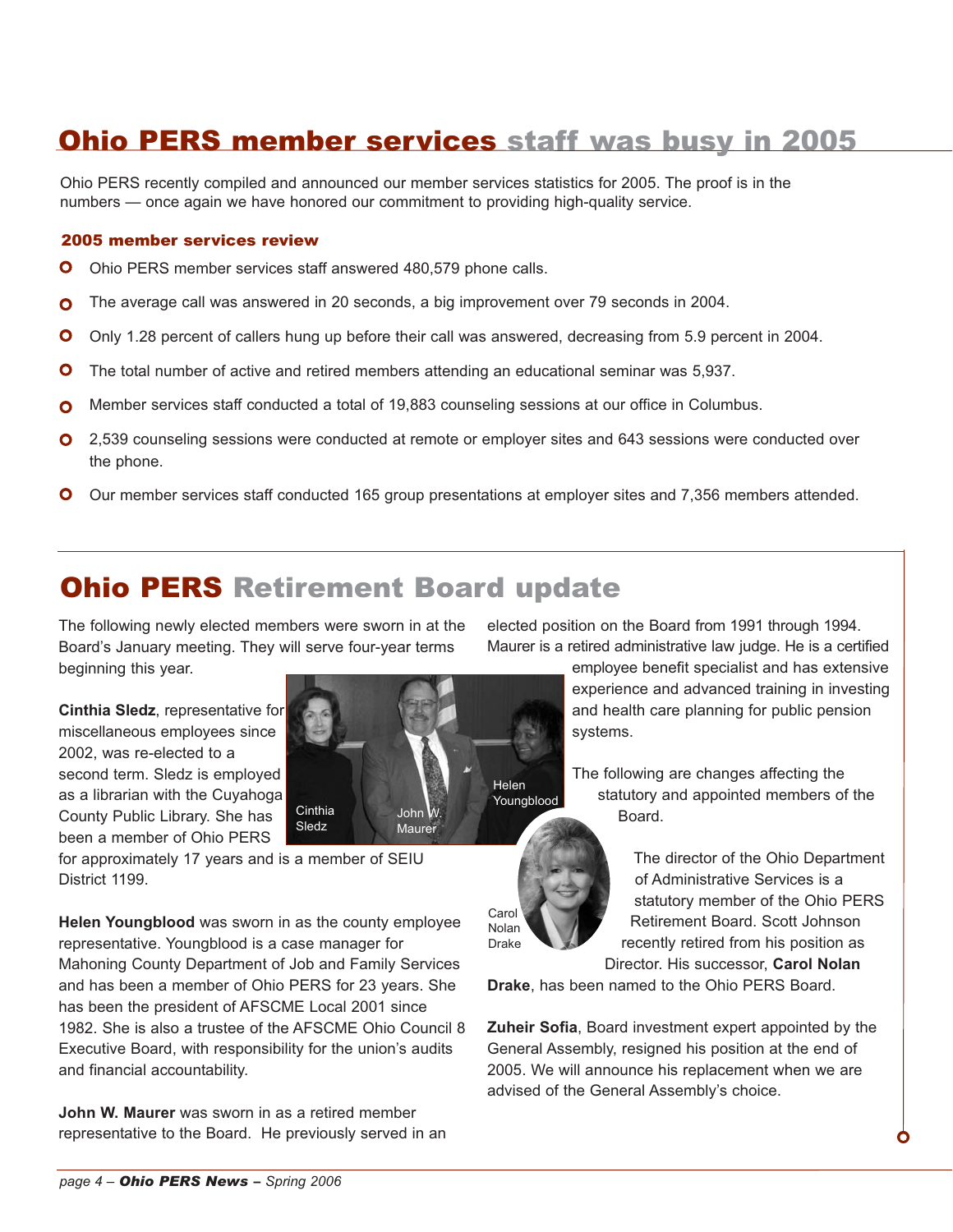# **ERS HEALTH** In 2006, each issue of *Ohio PERS NEWS* will include a<br>section devoted to our retiree health care plan. We will<br>**CARE PLAN** to help prepare you for the implementation of the new Your **CARE PLAN** to help prepar

OPERS HEALTH CARE PLAN PREPARING FOR 2007

In 2006, each issue of *Ohio PERS NEWS* will include a separate section devoted to our retiree health care plan. We will use this section to help prepare you for the implementation of the new Ohio PERS health care plan in 2007. Although you may be years away from retirement, we want to be sure you are fully prepared for the changes and have the information you need to make retirement plans. This section will also include articles addressing wellness issues, features describing how to maximize your health care dollars, and information on our efforts toward shaping health care policy.

The decision to introduce a standing health care section was based partially on the results of a survey conducted last year to evaluate our membership's awareness of the implementation of our new health care plan effective Jan. 1, 2007. The survey results indicate that 39 percent of respondents (both active and retired members) are aware of the upcoming changes. This statistic convinced us to devote more effort toward educating our members about the new plan.

The survey results also indicate that our active members prefer to receive information from OPERS in the form of a newsletter. This knowledge guided our decision to continue utilizing the newsletters for that purpose and expand our coverage of health care topics this year. The most important aspects of the new plan affecting our active members are listed on the following page under the heading of *The new OPERS health care plan - What you need to know*. This list will appear repeatedly in 2006 as a reminder, and we will be discussing each of the items in detail throughout the course of the year.

Making changes to our current health care plan is vital. Our health care expenditures have risen from \$440 million in 1998 to more than \$1 billion in both 2004 and 2005.

Another item that will always be included within this health care section is the column titled *Need more information?* This column lists a number of ways for you to find out even more about the new health care plan. Please review this column in each issue. We will be adding information about new Web site tools, publications, and additional seminars as they become available.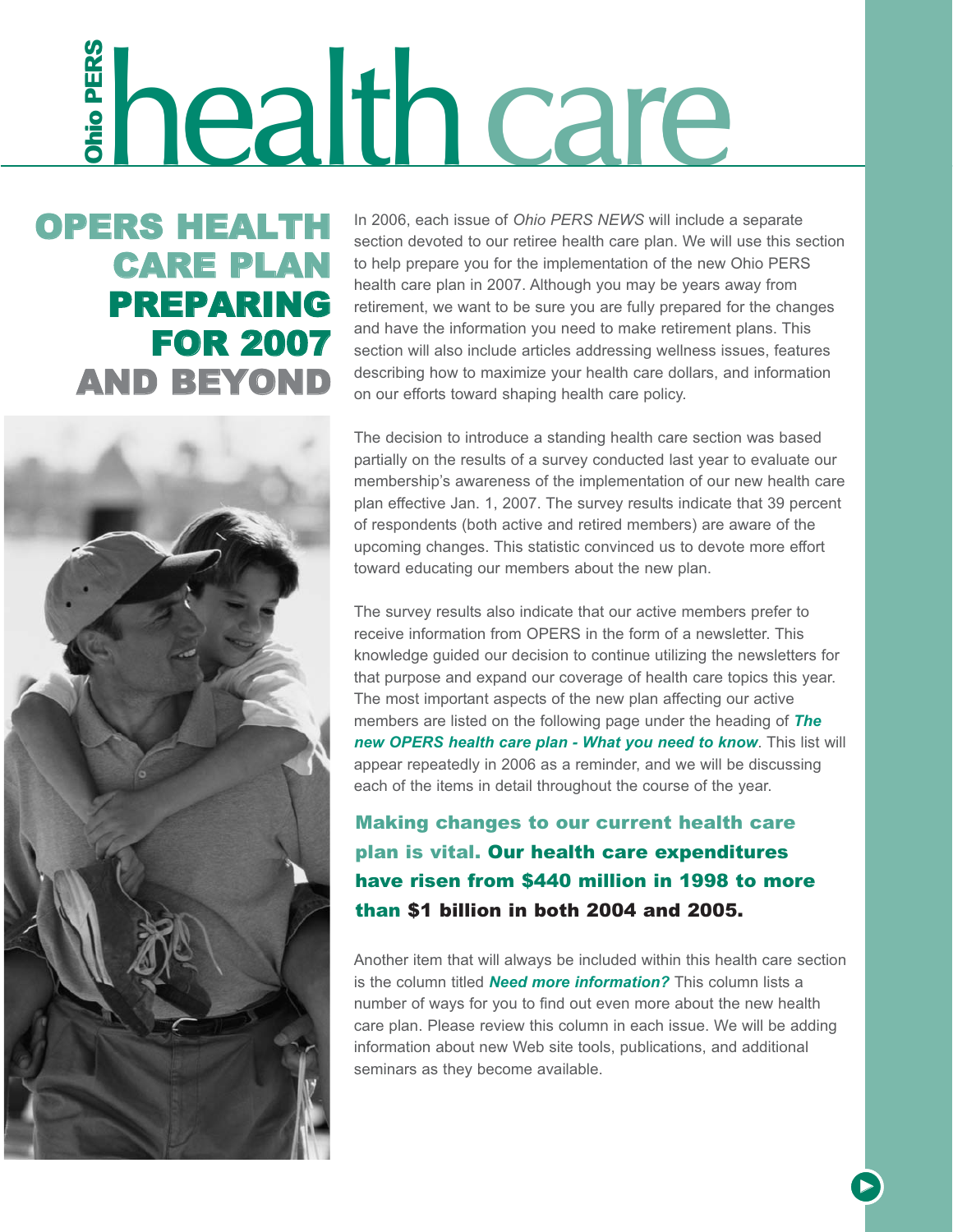# YOU CAN DO **IT!** STOP SMOKING IN 2006 WITH THE OHIO TOBACCO QUIT LINE AND OHIO PERS

We would like to remind you that Ohio PERS has partnered with the Ohio Tobacco Use Prevention and Control Foundation to promote the Ohio Tobacco Quit Line. This partnership is an effort to promote healthy behaviors that have a significant physical and financial benefit.

As an Ohio resident, you now have access to a free and confidential tobacco cessation service through the Ohio Tobacco Quit Line. The service connects people who want to quit using tobacco with trained counselors who can guide and support them through the process. The program includes telephone counseling sessions for eight weeks. Participants will be able to contact a designated counselor as often as they like while the counselor will contact them five times during the eight-week session.

Also, check with your current health plan, as some providers will coordinate with the Quit Line to provide an eight-week supply of nicotine replacement patches. Ohio PERS provides this service for retired members covered under our health care plan. Since we announced this partnership late last year, more than one hundred retired members are taking advantage of this program.

We encourage both our active and retired members who smoke or use tobacco in any form to take advantage of this unique opportunity to stop. Healthier behavior now will have significant physical and financial benefits later and will help to contain the spiraling costs of health care.

*Interested in quitting?* **If you are interested in taking advantage of this program, simply call the Quit Line at 1-800-QUIT-NOW (1-800-784-8669)!**

# ahealthier healthierwou OHIO PERS ENCOURAGES HOSPITALS TO DO THEIR PART the quality of local health care providers.

hospitals to complete the survey, provide measurement and accountability information and do their part to help consumers make better health care decisions that will ultimately hold down costs.

The need for consumers to make more informed health care decisions will undoubtedly increase the need for transparency from our Ohio hospitals.

With this type of information available, a valid comparison can be made between hospitals using criteria other than proximity and at what hospital a physician has privileges.

We will continue to provide updates on this initiative including information on how to access the survey results when they become available.

Ohio PERS spent approximately \$223.8 million on inpatient hospital expenses in 2005. Of this amount, \$47.2 million was spent in Franklin and the surrounding counties.

As another step in our work to curb skyrocketing health care costs, Ohio PERS is leading an initiative to encourage hospitals to report on key quality and safety practices they have implemented to prevent medical mistakes. The survey results, compiled by the Washington DC-based Leapfrog Group, will be made available online to aid consumers in assessing

On March 1, Ohio PERS sent letters to 24 hospitals in Franklin and surrounding counties strongly encouraging them to complete the Hospital Quality and Safety Survey available March 20. The survey gathers important information used to measure key

indicators of quality and safety. We feel it is extremely important for Ohio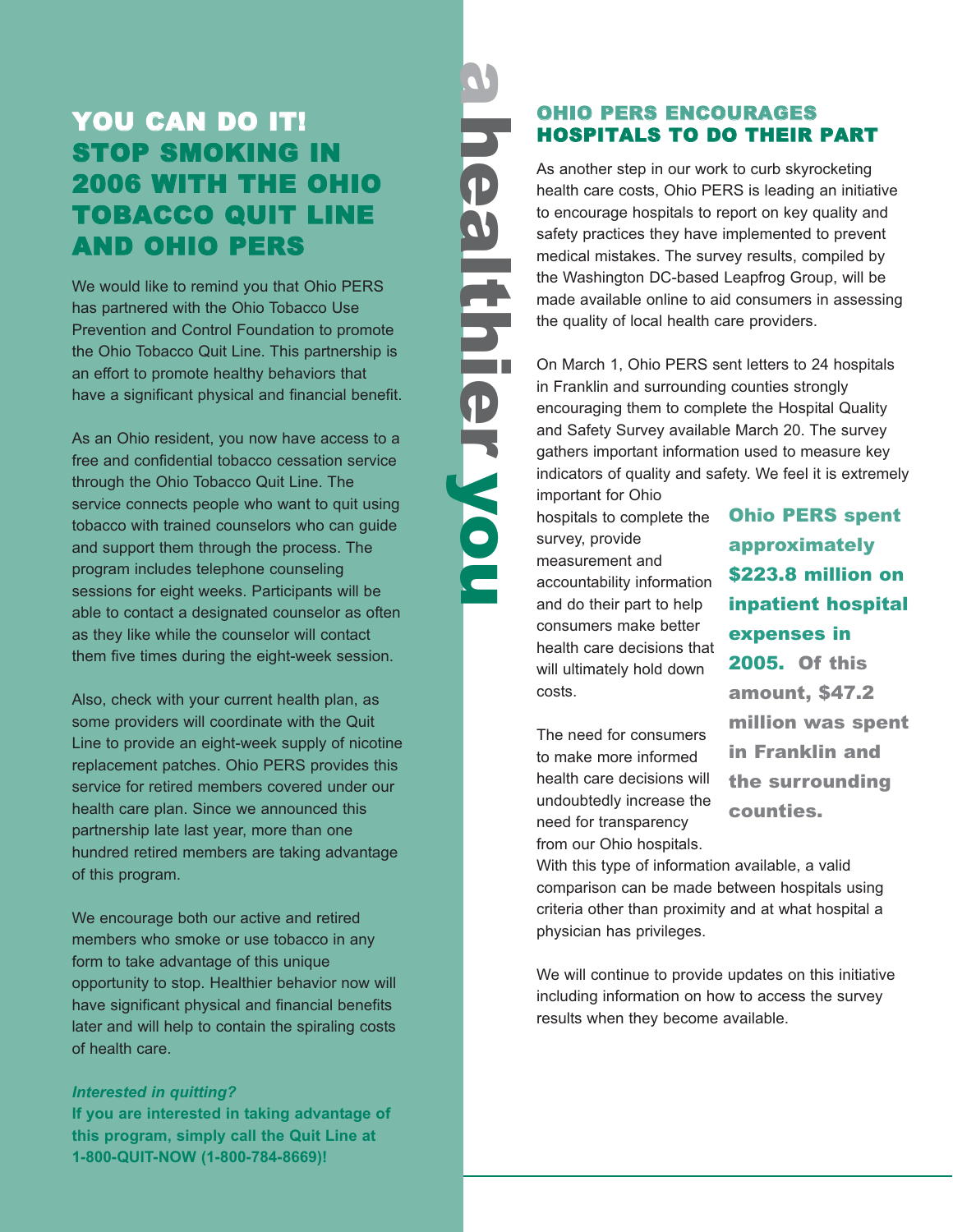# The new OPERS health care plan what you need to know

Beginning Jan. 1, 2007, OPERS will implement changes to the structure of our retiree health care plan in order to improve the financial solvency of our health care fund in the face of constantly rising health care costs.

**Group 1** - members who are retired or are eligible to retire prior to Jan. 1, 2007 will receive an allowance equal to 100 percent of the cost of health care coverage in 2007.

**Under the new plan, retirees who become eligible to retire with health care coverage after Jan. 1, 2007 will receive a monthly health care allowance based on their years of service at retirement.**

**Group 2** - members who will be eligible to retire after Jan. 1, 2007 and were hired prior to Jan. 1, 2003 will receive an allowance if they have at least 10 years of qualifying service credit at retirement. The allowance will increase with each year of service and range from between 50 percent of the cost of health care coverage with between 10 and 15 years of service to 100 percent with 30 years of service.

*Eligible family members will receive an allowance of between 25 and 90 percent of the retiree's allowance depending on the retiree's years of service.*

**Group 3** - members who were hired after Jan. 1, 2003 with no prior service credit will receive an allowance if they have at least 10 years of qualifying service credit at retirement. Members with between 10 and 15 years of service at retirement will receive an allowance equal to 25 percent of the cost of health care coverage. The allowance will increase with each year of service and range from between 25 percent with 15 years of service to 100 percent with 30 years of service.

*Eligible family members will receive an allowance of between 12.5 and 65 percent of the retiree's allowance depending on the retiree's years of service.*

#### Our new health care plan is cafeteria style.

Retirees will use their monthly allowance to purchase health plan options consisting of medical/pharmacy, dental, vision, and long-term care. Retirees can choose from three levels of coverage to customize a health plan that suits their individual needs.





#### Working longer has its benefits

Most OPERS members realize the longer they work, the higher their monthly retirement benefit will be. Did you know that working longer would also help to maximize your health care dollars?

Beginning in 2007, retirees will receive a monthly allowance to purchase health care coverage from a variety of medical/pharmacy, vision, and dental options. This allowance is separate from a retirement benefit and can only be used towards the purchase of health care overage. The amount of each retiree's allowance will be based on Ohio PERS' monthly cost to provide medical/pharmacy coverage at the highest level. The retiree will receive a percentage of this amount based on their years of service credit. Once retired, their initial monthly allowance will increase annually based on wage inflation (approximately 4 percent).

If health care inflation exceeds wage inflation in any given year, retirees may be responsible for up to, but not more than, 5 percent of this excess health care inflation as part of their monthly premium. The Ohio PERS Retirement Board will make an annual determination of what portion of this 5 percent will be passed on to the retiree.

Heath care inflation has risen at nearly 10 percent annually in recent years. Because the cost of health care coverage is adjusted annually according to inflation, the longer you wait to retire, the higher your initial monthly allowance amount will be. If you retire early, it is likely that there will be a widening gap between your allowance and the cost of our health care plan options in later years. For example:

#### Health care inflation: at a health care inflation rate of 10 percent, a monthly plan cost of \$700\* in 2007 would rise to approximately \$770 in 2008 and \$847 in 2009.

Wage inflation: at a wage inflation rate of 4 percent, your monthly health care allowance of \$700\* in 2007 would rise to approximately \$728 in 2008 and \$757 in 2009.

Notice that by 2009, your allowance of \$757 applied toward a plan cost of \$847 means you could be required to pay a premium to make up the difference.

**As you can see, it pays to delay your retirement date if your personal situation allows. Working longer also provides additional service credit that will increase the percentage of the total cost of health care coverage that you and your eligible family members will receive as an allowance.**

Choosing your retirement date merits careful consideration, not only when it comes to your retirement benefit amount, but your health care allowance as well. If you have questions, please consult our Web site where you can find detailed information about the new health care plan or contact us by phone at 1-800-222-7377.

*\*\$700 was used for example purposes only; health care rates have not yet been determined for 2007.*

▲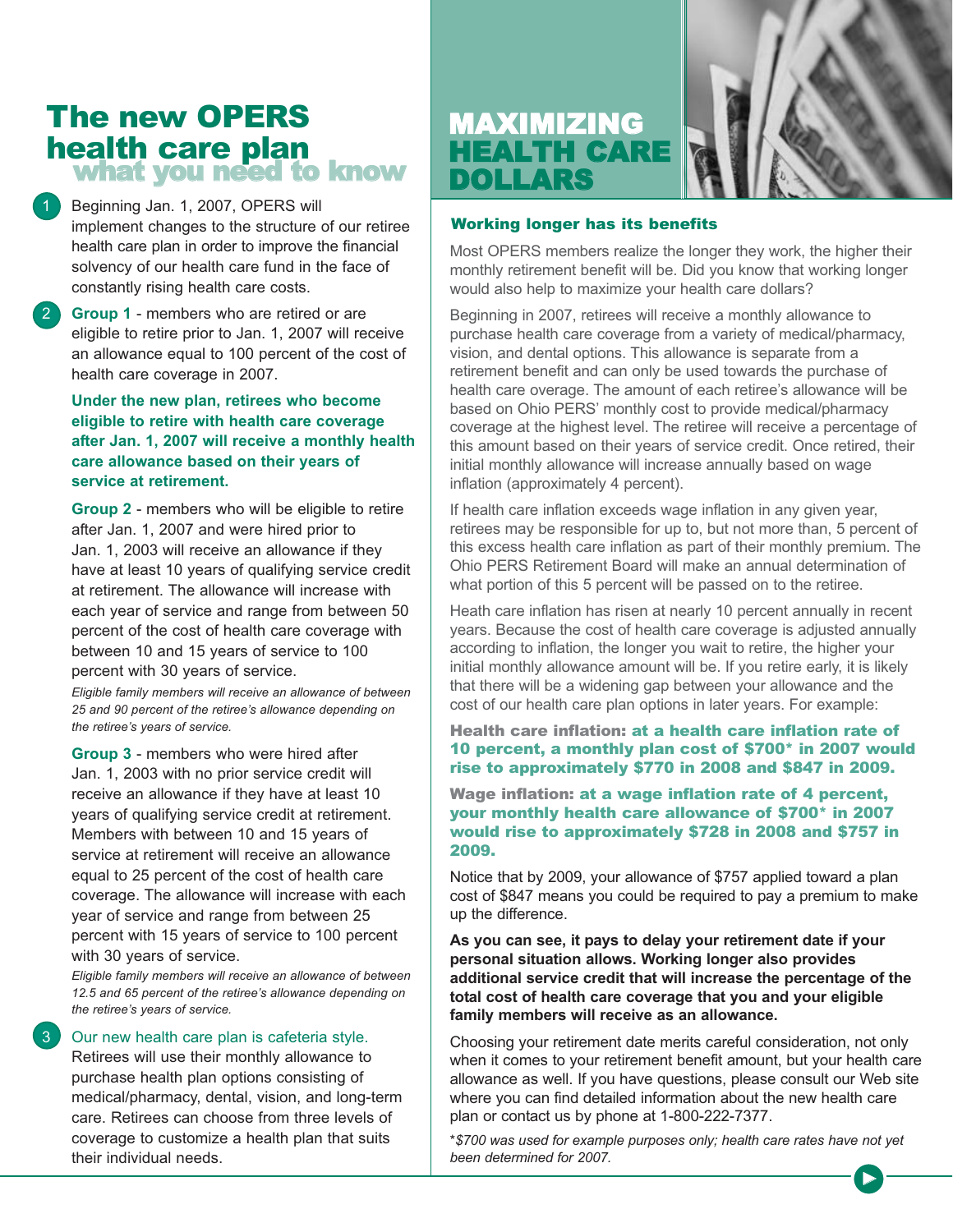# 2006 HEALTH CARE SEMINAR SCHEDULE

**CAMBRIDGE** July 11

**CINCINNATI (East)** December 12

**CUYAHOGA FALLS** October 16

**DAYTON** August 7

**STRONGSVILLE** September 19

**YOUNGSTOWN**

May 23

#### **HOW TO REGISTER**

Please call 1-800-222-7377 to make your reservation for one of the health care seminars listed above.

#### **EDUCATIONAL SEMINARS**

We also offer a variety of other educational seminars which address health care plan changes in addition to other topics of interest to members. Please see page 7 for a schedule and registration instructions.

#### Need more information?

SEMINARS - Ohio PERS offers a seminar for active and retired Traditional Pension Plan and Combined Plan members that explains changes to the Ohio PERS health care plan set to begin in 2007. Each session starts at 10 a.m. and will last two hours. Space is limited. Please call 1-800-222-7377 to make your reservation for one of the seminars listed to the left.

WEB SITE - the Ohio PERS Web site, www.opers.org, contains a wealth of information regarding the new health care plan. Clicking on "Health Care" under the heading of "Retirees" on the home page will allow you to access a variety of presentations, documents, and frequently asked questions.

**BY PHONE** - An Ohio PERS member services representative can be reached by calling 1-800-222-7377. These individuals are not equipped to provide answers to questions regarding exact costs at this time, but they will be happy to help you understand features of the new plan structure.

#### EXPECT THE BEST

A positive attitude about aging can help you embrace health in the years to come. According to research, people who expect their health to decline with age may be less likely to try to stay physically active. This lack of exercise may in turn set the stage for illness and decreased energy. Look forward to the years ahead and plan on being active, no matter what your age, to promote health and vitality.

*Published Jan. 4, 2006 by RealAge.com*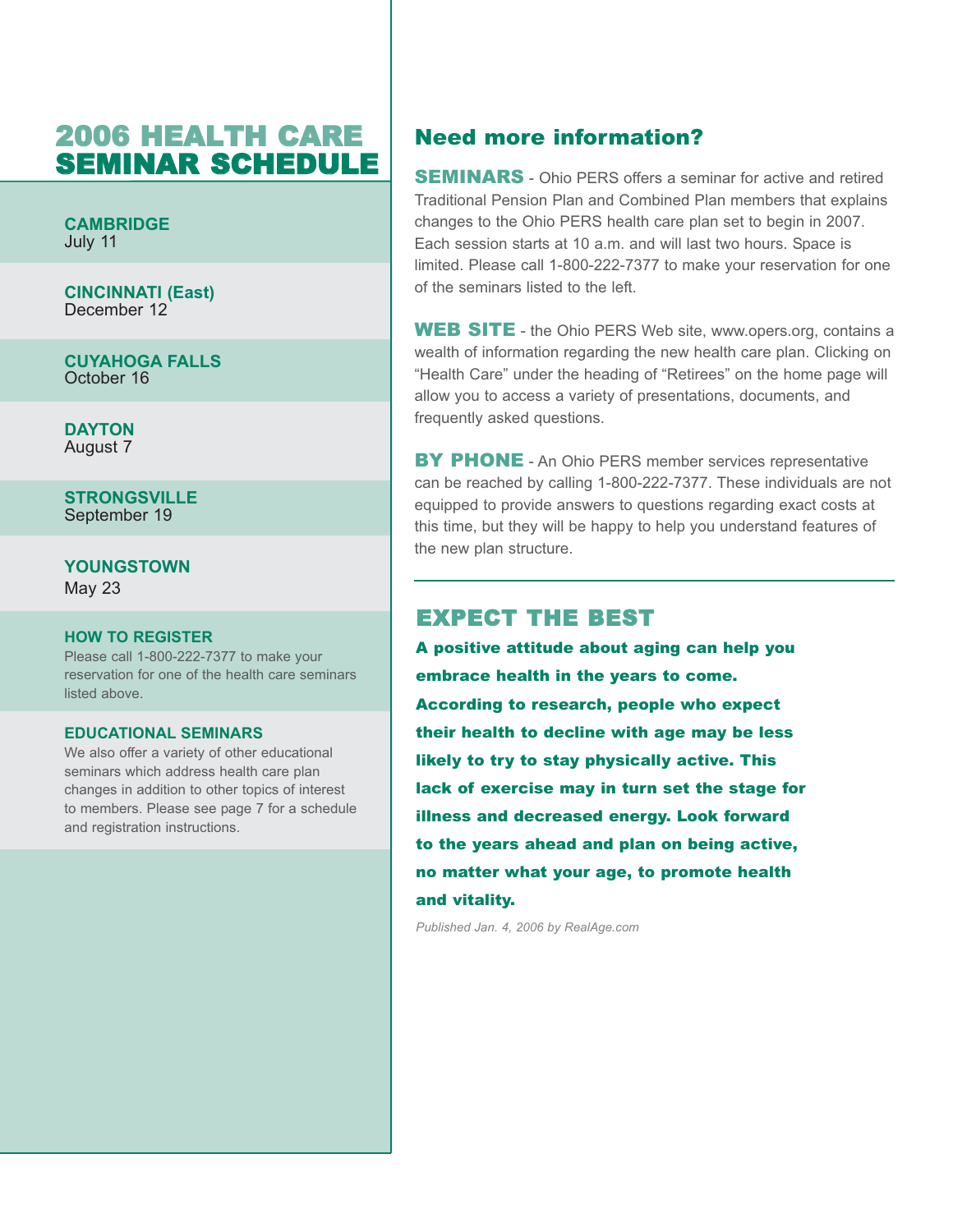# Ohio PERS announces search for executive director

The Ohio PERS Retirement Board has recently announced that Laurie Fiori Hacking, Ohio PERS executive director since 2000, has accepted a position with the Minnesota Teachers Retirement Association. Laurie left Ohio PERS for her new opportunity at the end of February. The Board has engaged an executive recruitment firm to conduct a national search for a new executive director.

Ronald C. Alexander, Ohio PERS board chairman, said that Hacking's leadership played a major role in enhancing Ohio PERS' investment program, resulting in ranking in the top quartile among its peers for performance.

"Laurie brought a combination of effective executive



leadership, a strong customer service focus and compassion to her role as executive director. We will miss her, but we understand her desire to return to Minnesota where she has a long history with the pension program there. Our board wishes Laurie tremendous success, and we appreciate the work she's done

on behalf of Ohio's public employees," Alexander said.

Under Hacking's leadership, Ohio PERS has:

- **O** Grown assets by 21 percent since 2000, including a combined 41 percent growth during 2003-2004.
- **O** Returned system solvency to an almost 88 percent funded status.
- **O** Established a strategic health care preservation initiative that included setting aside nearly \$12 billion to fund retiree health care, one of the best funded retiree health care programs in the nation.
- **O** Implemented Member-Directed (defined contribution) and Combined (hybrid defined contribution and defined benefit) plans as alternatives to the Traditional Pension Plan (defined benefit).
- **O** Significantly broadened Ohio PERS' use of information technology including an online Member Benefits System for faster response to member inquiries.

In February, the Board appointed Blake W. Sherry, chief operating officer, as interim director until a new executive director is announced.

# Legislative update**on the progress of House Bill 272**

On May 19, 2005 at the request of Ohio PERS, Rep. Michelle Glass Schneider (R-Cincinnati) introduced legislation that would make a number of changes to the Ohio PERS Retirement Plans. House Bill 272 contains measures designed to strengthen Ohio PERS' funding status, improve our ability to meet current and future benefit liabilities, and to provide additional savings opportunities for members.

Due to the bill's potential actuarial ramifications and in accordance with state law, HB 272 was reviewed and analyzed by the Ohio Retirement Study Council (ORSC). At its meeting on Oct. 12, 2005, the ORSC voted to recommend that the 126th Ohio General Assembly approve HB 272 upon the adoption of certain amendments. Those amendments expand certain provisions of HB 272 to apply to other Ohio retirement systems. On Dec. 14, 2005, the ORSC reviewed and approved the amendments that were discussed at the October meeting.

The House Financial Institutions, Real Estate & Securities committee accepted a substitute version of the bill at the March 2, 2006 meeting of the committee. The substitute bill incorporates the amendments approved by the ORSC.

Since the adoption of the substitute bill, the House committee amended the bill to remove the provisions increasing the minimum threshold required to earn one month of full-time service credit to \$450 (from \$250) This issue will be reviewed by the Ohio PERS Retirement Board and resubmitted to the legislature at a later date.

House Bill 272 has received five hearings in the House thus far. We are hopeful that the General Assembly will continue its work on this important piece of legislation for Ohio PERS and, if possible, take action to enact the bill before summer recess in May.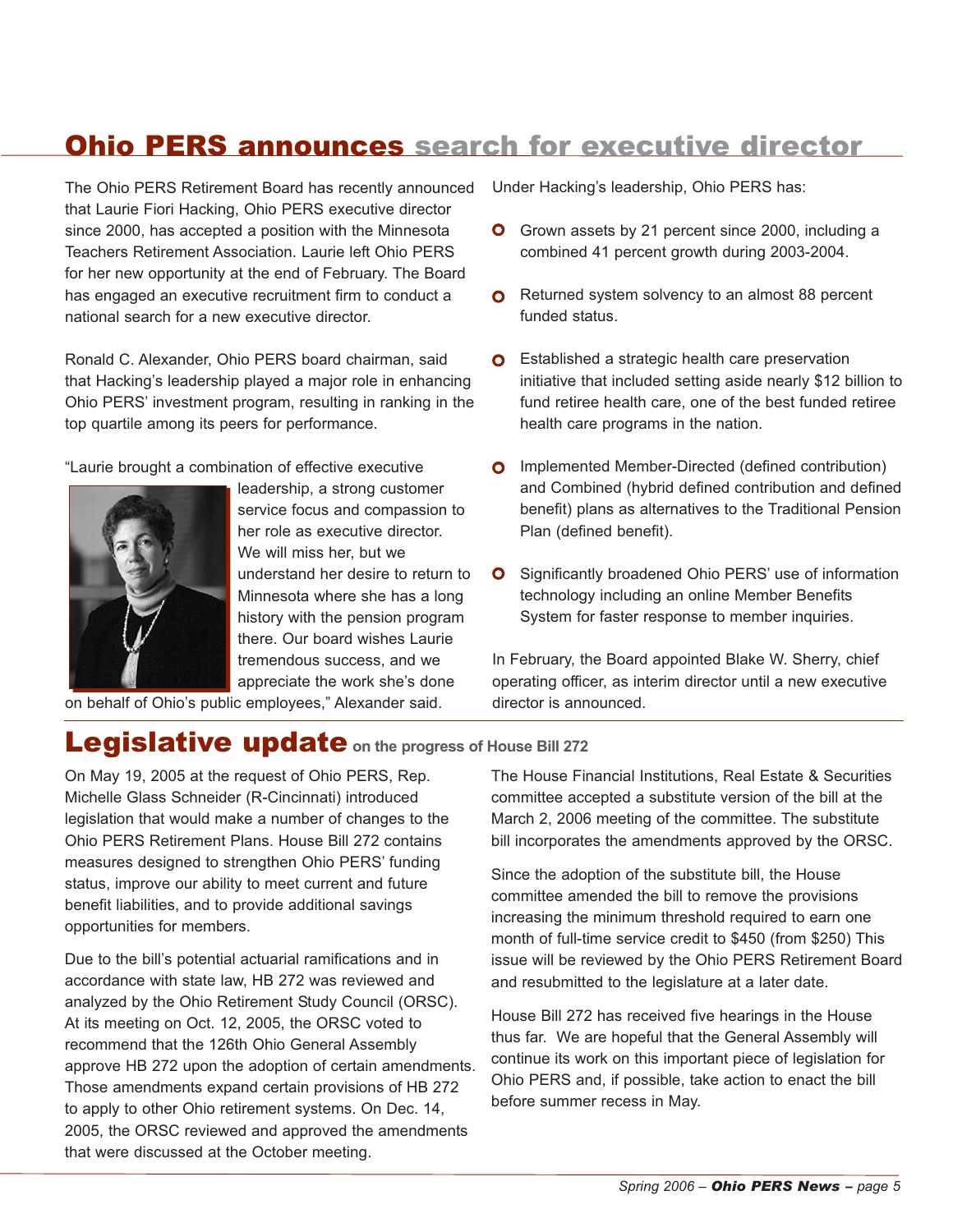# 2006 calendar of educational seminars

We offer a wide variety of educational seminars. Contact us at 1-800-222-7377 or visit www.opers.org to register.

**How to Select** - a seminar for new Ohio PERS members who are trying to select the Ohio PERS retirement plan that is best for them. The *How To Select Your Ohio PERS Retirement Plan* seminar provides details about the benefits and features of the three plans and a summary of basic investment education.

#### Providing Long-term Awareness Now (PLAN)

*-* a seminar for members who have at least five years of service credit and are generally mid-career public employees. Topics discussed include Ohio PERS benefits, Social Security, financial and estate planning and other issues. A total cost of \$5 covers the one-day seminar, a non-member guest, lunch and reference materials.

**Law Enforcement** - a seminar for members of Ohio PERS' law enforcement (LE) division. Topics covered include Ohio PERS law enforcement benefits, Social Security, estate planning, and other issues. A total cost of \$5 will cover this one-day seminar, a nonmember guest, lunch, and reference materials.

Retirement Awareness Program (RAP) - a

seminar for members who are within five years of retirement and have at least five years of service credit. Topics discussed include Ohio PERS benefits, financial planning, deferred compensation, Social Security, estate planning, and more. A total cost of \$5 covers the one-day seminar, one non-member guest, lunch and reference materials.

Retirement Readiness*-* a seminar for members who are within 12 to 18 months of retirement. Your Ohio PERS benefits are discussed, along with the various documentation and paperwork needed for processing your pension benefits. This seminar lasts three to four hours and there is no charge.

#### HOW TO SELECT YOUR OPERS RETIREMENT PLAN

| <b>Athens</b>                                                    | <b>Columbus (OPERS)</b>                                                                 | <b>Massillon</b>                                                   |
|------------------------------------------------------------------|-----------------------------------------------------------------------------------------|--------------------------------------------------------------------|
| June 8                                                           | May 9                                                                                   | June 7                                                             |
| <b>Bowling Green</b>                                             | <b>Dayton</b>                                                                           | <b>Marion</b>                                                      |
| May 10                                                           | <b>May 25</b>                                                                           | July 7                                                             |
| <b>Centerville</b>                                               | <b>Elyria</b>                                                                           | <b>Portsmouth</b>                                                  |
| June 6                                                           | April 28                                                                                | <b>May 23</b>                                                      |
| <b>Cincinnati</b><br>June 6                                      | <b>Hamilton</b><br>May 4<br>May 5                                                       | <b>Sandusky</b><br>April 12                                        |
| <b>Columbus</b><br>May 11<br><b>May 16</b><br>June 14<br>June 28 | Kent State*<br>July 9<br><b>Mansfield</b><br>July 13<br><b>Maple Heights</b><br>July 13 | <b>Toledo</b><br>June 21<br>Wooster<br>May 8<br>June 12<br>July 10 |

*\*(Broadcast to all Kent State University regional campuses)*

#### PROVIDING LONG-TERM AWARENESS NOW

| <b>Columbus (East)</b>        | <b>Mansfield</b>             | Perrysburg  |
|-------------------------------|------------------------------|-------------|
| September 7                   | June 22                      | December 14 |
| Cuyahoga Falls<br>November 15 | <b>Marietta</b><br>August 30 |             |

#### LAW ENFORCEMENT

| <b>Athens</b> | Independence      |
|---------------|-------------------|
| July 13       | November 9        |
| <b>Dayton</b> | <b>Perrysburg</b> |
| August 3      | July 26           |

*(calendar of seminars continued on next page)*

*Our seminars fill up quickly. These pages list only the 2006 seminars that still have openings. Many more are scheduled, but are full. The complete list of available, complete and closed seminars is available on our Web site, www.opers.org. We will release our 2007 seminar calendar in late summer. Please check the Web site and your newsletter for seminars near you and register as soon as possible.*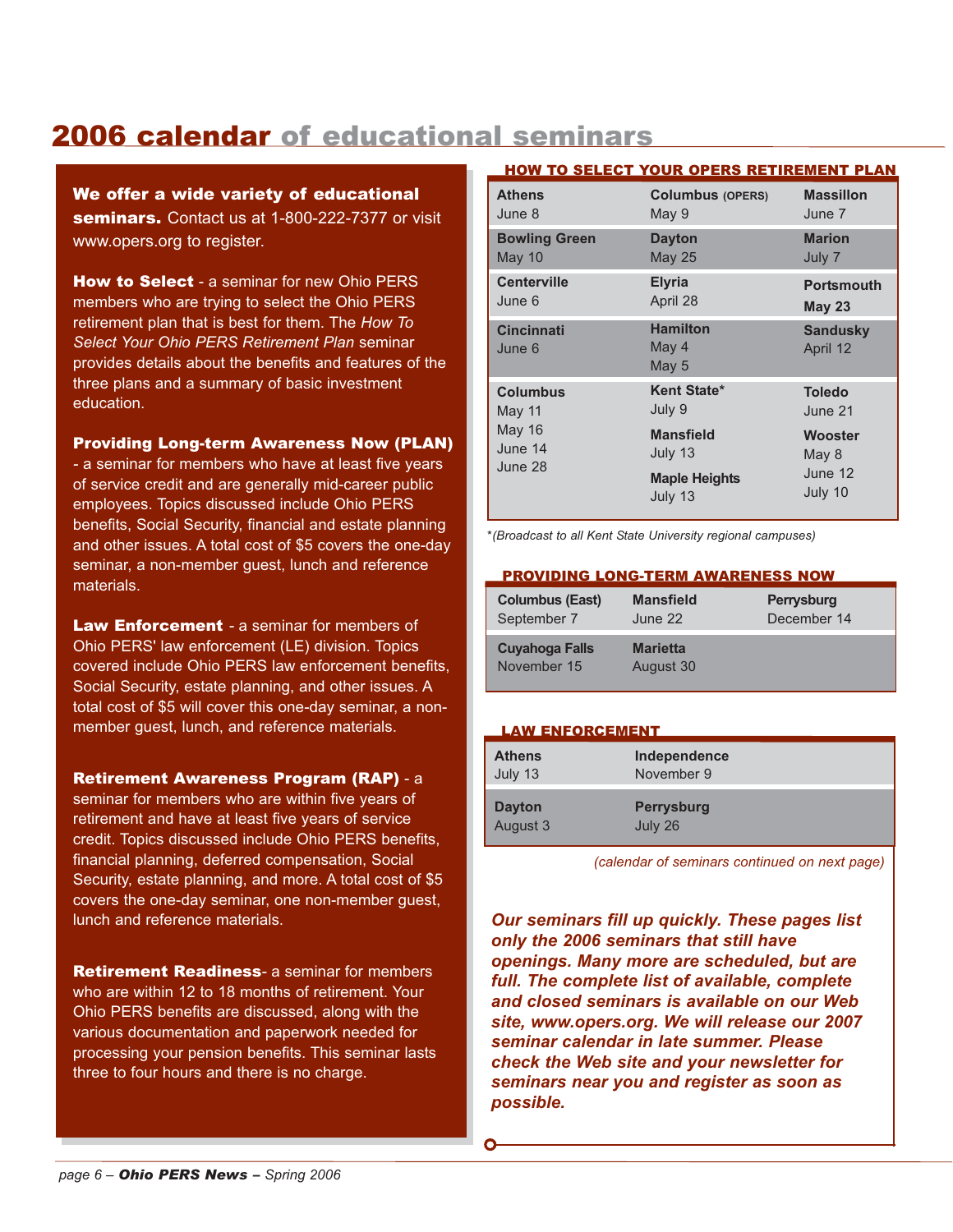#### 2006 calendar of educational seminars

*(continued from page 6)*

#### RETIREMENT AWARENESS PROGRAM

| Cincinnati (East)<br>May 18<br>September 14 | <b>Dublin</b><br>July 6         | <b>Strongsville</b><br>December 7 |
|---------------------------------------------|---------------------------------|-----------------------------------|
| <b>Columbus (OPERS)</b>                     | <b>Eastlake</b>                 | <b>Toledo</b>                     |
| November 9                                  | October 26                      | September 28                      |
| <b>Cuyahoga Falls</b>                       | Independence                    | Youngstown                        |
| July 20                                     | September 14                    | August 23                         |
| <b>Dayton</b><br>July 13                    | <b>Perrysburg</b><br>October 26 |                                   |

#### RETIREMENT READINESS

| <b>Cincinnati (North)</b>                           | <b>Eastlake</b>                                | <b>Sandusky</b>                    |
|-----------------------------------------------------|------------------------------------------------|------------------------------------|
| August 24                                           | October 27                                     | October 19                         |
| <b>Columbus (OPERS)</b><br>November 8<br>December 7 | Independence<br>November 8                     | <b>Strongesville</b><br>December 8 |
| <b>Cuyahoga Falls</b>                               | <b>Marietta</b>                                | Wilmington                         |
| November 16                                         | August 31                                      | October 12                         |
| <b>Dayton</b><br>November 2                         | <b>Perrysburg</b><br>October 27<br>December 15 | Youngstown<br>August 24            |

REMOTE COUNSELING SESSIONS - if you live outside the Columbus area and wish to discuss your retirement goals, you can schedule a remote counseling session. During your session, you can discuss Ohio PERS benefits with a counselor, as well as review your personal account.

Counseling sessions are also available by phone. Call 1-800-222-7377 to make an appointment. See page 2 for more information on retirement counseling.

#### REMOTE COUNSELING SESSIONS

| <b>Chillicothe</b>     | Dover/New Phil.      | <b>Strongsville</b>  |
|------------------------|----------------------|----------------------|
| December 4 - 8         | September 25 - 29    | November 6 - 10      |
| <b>Cincinnati East</b> | <b>Elyria/Lorain</b> | <b>Wickliffe</b>     |
| July 10 - 14           | August 21 - 25       | <b>August 7 - 11</b> |
|                        |                      |                      |
| <b>Cuyahoga Falls</b>  | <b>Perrysburg</b>    | Wooster              |
| October 16 - 20        | Oct. 30 - Nov. 3     | July 24 - 28         |

## Ohio PERS retirement board

The 11-member Ohio PERS Retirement Board is responsible for the administration and management of Ohio PERS. Seven of the 11 members are elected by the groups that they represent (i.e., college and university non-teaching employees, state, county, municipal, and miscellaneous employees, and retired members); the Director of the Department of Administrative Services for the state of Ohio is a statutory member, and three members are investment experts appointed by the Governor, the Treasurer of State, and jointly by the Speaker of the Ohio House of Representatives and the President of the Ohio Senate.

#### Elected

Board Members

**Ronald C. Alexander Chair** State Employees

**Sharon M. Downs Vice Chair** Retired members

**John W. Maurer** Retired members

**Cinthia Sledz Miscellaneous** Employees

**Helen Youngblood** County Employees

**Ken Thomas** Municipal Employees

**Charlie Adkins** State College and University Employees **Statutory** Board Member

**Carol Nolan Drake** Director, Department of Administrative **Services** 

Appointed Board Members

**Robert C. Smith** Investment Expert Governor Appointee

**Warren W. Tyler** Investment Expert Treasurer of State Appointee

**vacant** Investment Expert General Assembly Appointee

**Blake W. Sherry** *Interim Executive Director*

Ω